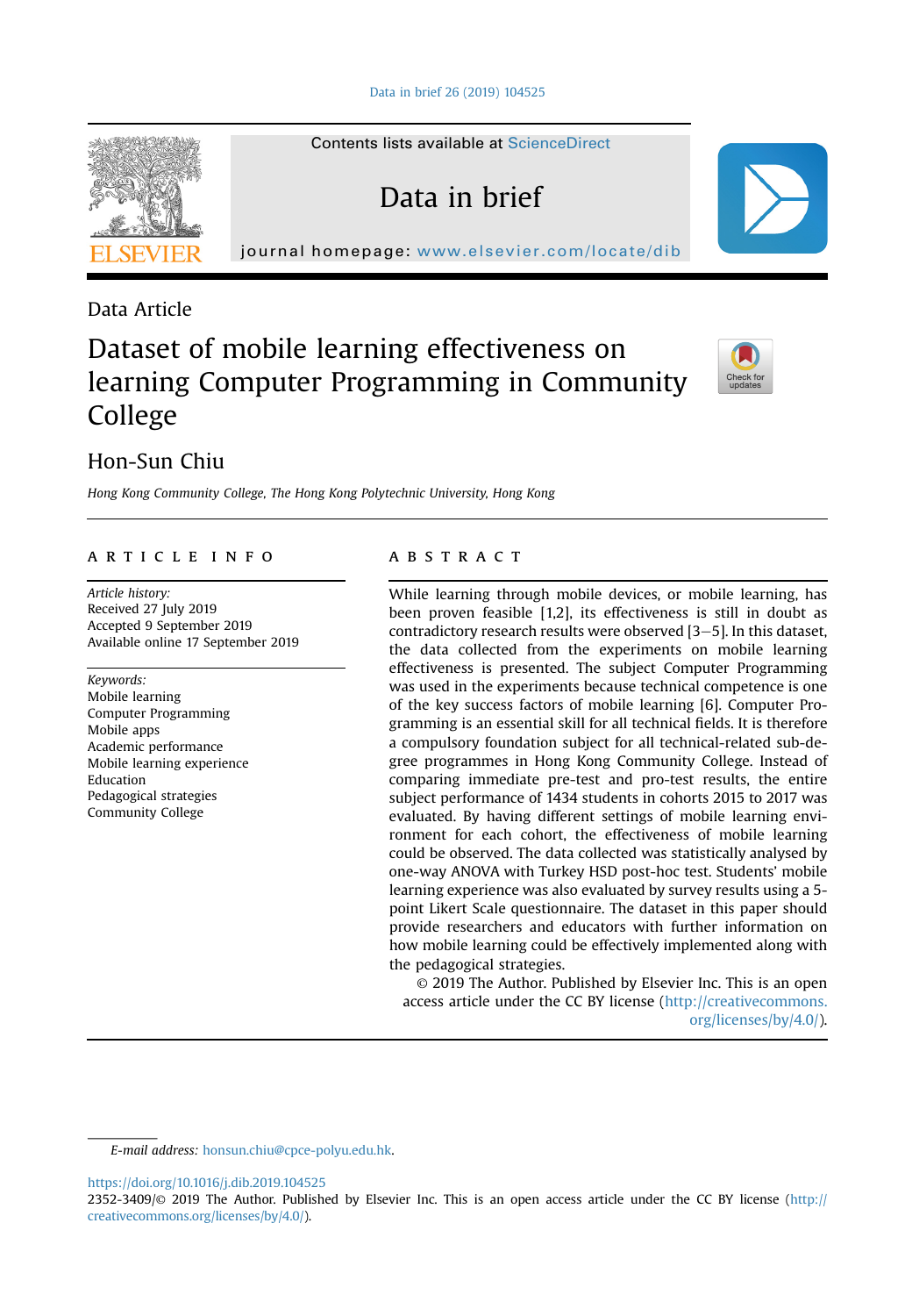#### Specifications Table

| Subject                               | Education                                                                             |
|---------------------------------------|---------------------------------------------------------------------------------------|
| Specific subject area                 | Mobile learning                                                                       |
| <b>Type of data</b>                   | Table                                                                                 |
| How data were acquired                | Scores of subject assessments and survey using questionnaire                          |
| Data format                           | Raw, analysed, inferential statistical data                                           |
| <b>Parameters for data collection</b> | The academic results of the control group and two experimental groups for comparison, |
|                                       | and ratings of mobile learning experience.                                            |
| <b>Description of data collection</b> | The academic results were obtained from the scores of all assessment components of    |
|                                       | students taking the subject.                                                          |
|                                       | The ratings of mobile learning experience were collected by questionnaire feedback    |
|                                       | from students of cohort 2016.                                                         |
| Data source location                  | Hong Kong Community College, The Hong Kong Polytechnic University, Hong Kong          |
| Data accessibility                    | Data is with the article                                                              |

#### Value of the Data

- This dataset contains analysis on both academic performance and learning experience in mobile learning environment. It provides significant insights on how mobile learning could be effectively incorporated with pedagogical strategies in tertiary education.
- Since contradictory conclusions were made by previous research works, researchers can obtain further information from this dataset regarding the effectiveness of mobile learning. In addition, educators and mobile app developers can better understand the effective use of mobile apps as an additional learning tool to enhance teaching quality.
- - The dataset in this article can be used to improve pedagogical practices in tertiary education. Further investigation may include implementation of mobile learning in different stages of learning process.

### 1. Data

Many research works have proven that mobile learning is feasible with various benefits such as diversifying the learning activities, supporting learning process, and synchronizing learning experience [\[1,2\]](#page-6-0). However, the effectiveness of mobile learning on students' academic performance is still in doubt where contradictory research results were observed  $[3-5]$  $[3-5]$ . To evaluate the impact of mobile learning on students' academic performance, the scores of all subject assessment components were analysed. The descriptive statistics and normality test on the scores are given in [Tables 1 and 2](#page-2-0), respectively. The assessment component "Overall (Before Exam)" represents the overall assessment result without considering the examination scores, while "Overall" represents the overall subject result. From [Tables 1 and 2](#page-2-0), the same observation is obtained for all cohorts of students. The scores of Test, Assignment 2 and Examination are normally distributed, where students had to submit these assessments in short time. For Assignment 1, Group Project and Participation which were take-home assessment, the distributions shift to right with higher mean scores. The score distribution of Overall (Before Exam) shifts to the right, and that of Overall subject result is normally distributed.

The mean scores of the assessment components were statistically compared among the 3 cohorts using one-way ANOVA, with the result given in [Table 3.](#page-3-0) There was no statistically significant difference among the 3 cohorts in terms of Participation ( $p = 0.058 > 0.05$ ) and Overall subject result  $(p = 0.130 > 0.05)$ . For other assessment components, the mean scores were further compared statistically using the Turkey HSD post-hoc test, where the result is given in [Table 4](#page-4-0). When comparing cohorts 2015 and 2016, no statistically significant difference was observed in the scores of Overall (Before Exam) ( $p = 0.150 > 0.05$ ) and Examination ( $p = 0.282 > 0.05$ ). When comparing with cohort 2017, the Overall (Before Exam) score of cohort 2017 is lower than the other cohorts where the difference is statistically significant ( $p = 0.000 < 0.05$ ). The Examination score of cohort 2017 is higher than cohort 2015 with statistically significant difference ( $p = 0.022 < 0.05$ ), but no statistically significant difference was observed when it is compared to cohort 2016 ( $p = 0.609 > 0.05$ ).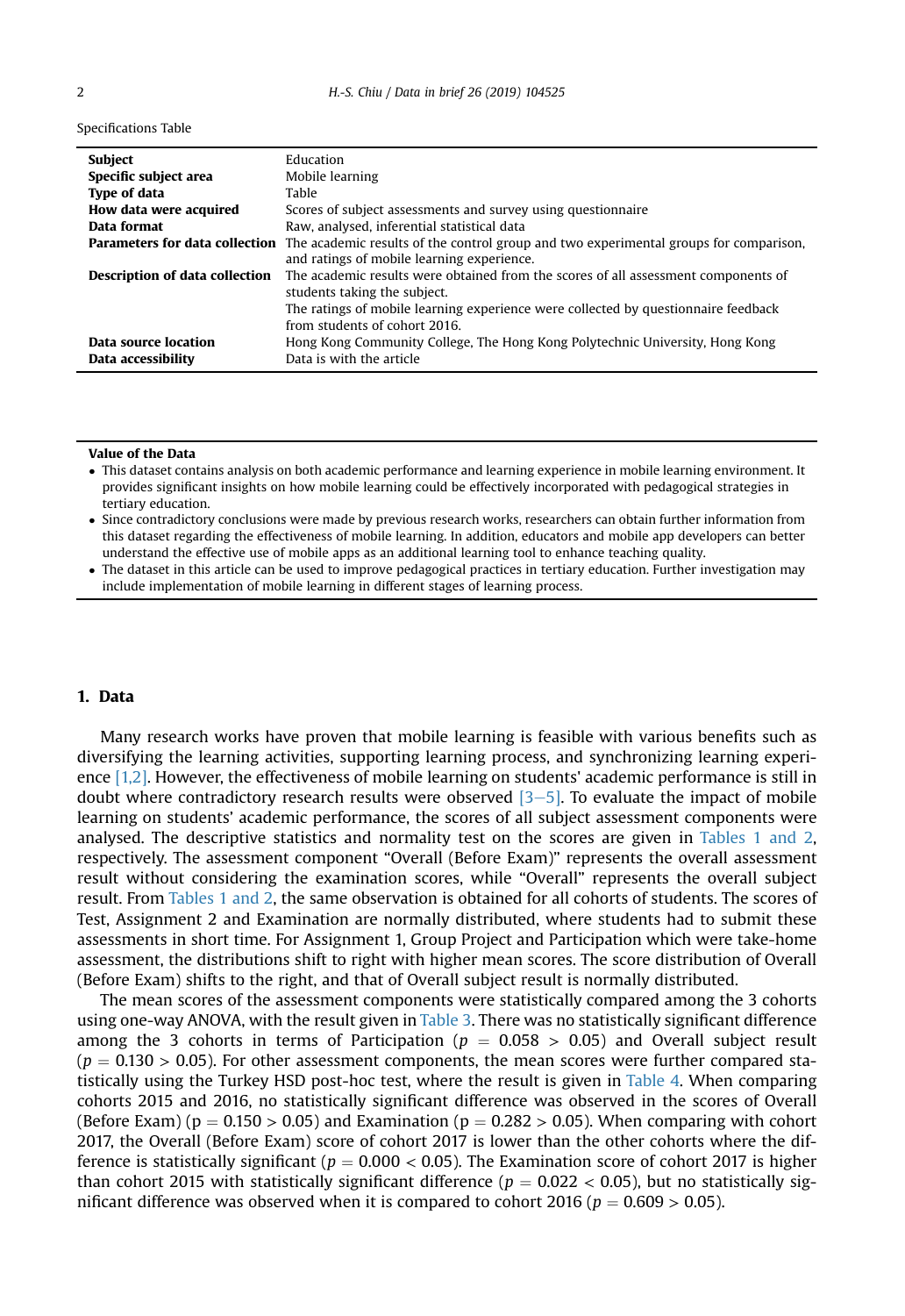<span id="page-2-0"></span>To evaluate students' mobile learning experience, the ratings collected from questionnaire survey were analysed and summarized in [Table 5.](#page-5-0) The descriptive statistics and normality test of the ratings are given in [Table 6.](#page-5-0) It is observed that the rating distributions of all items concentrate at high score corresponding to "Strongly Agree" and "Agree". Most items have their mean ratings above 4, except item 5: "My classmates would suggest me to use mobile apps for learning" with mean rating 3.79, item 7: "I had experience in using mobile apps for learning in other subjects" with mean rating 3.41, item 15: "Using the app will stimulate my curiosity" with mean rating 3.98, and item 17: "Using the app will encourage discussion among classmates" with mean rating 3.87.

Item 20 of the questionnaire is an open-ended question. Most of the responses were related to the operations of the tailor-made mobile app. A few of them just consisted of the words "Good" and "Useful" that could be reflected from the ratings of other items. Therefore, the data related to item 20 is not included in this dataset.

#### 2. Experimental design, materials, and methods

## 2.1. Context

As suggested by previous research, technical competence is one of the key success factors of mobile learning [\[6\].](#page-6-0) The subject Computer Programming was therefore selected for this study. Computer

#### Table 1

Descriptive statistics on academic performance.

| Assessment            | Cohort | N    | Mean  | Std. Deviation | Std. Error | 95% Confidence Interval for<br>Mean |                    | Min.           | Max. |
|-----------------------|--------|------|-------|----------------|------------|-------------------------------------|--------------------|----------------|------|
|                       |        |      |       |                |            | Lower Bound                         | <b>Upper Bound</b> |                |      |
| Test                  | 2015   | 377  | 64.11 | 17.371         | .895       | 62.35                               | 65.87              | 19             | 100  |
|                       | 2016   | 383  | 63.27 | 16.933         | .865       | 61.57                               | 64.97              | 23             | 100  |
|                       | 2017   | 674  | 52.86 | 16.449         | .634       | 51.62                               | 54.11              | 16             | 99   |
|                       | Total  | 1434 | 58.60 | 17.663         | .466       | 57.68                               | 59.51              | 16             | 100  |
| Assignment 1          | 2015   | 377  | 87.79 | 9.582          | .493       | 86.82                               | 88.76              | 27             | 100  |
|                       | 2016   | 383  | 91.43 | 11.048         | .565       | 90.32                               | 92.54              | $\overline{7}$ | 100  |
|                       | 2017   | 674  | 86.54 | 11.363         | .438       | 85.68                               | 87.40              | 20             | 100  |
|                       | Total  | 1434 | 88.18 | 11.018         | .291       | 87.61                               | 88.75              | $\overline{7}$ | 100  |
| Assignment 2          | 2015   | 377  | 65.09 | 14.944         | .770       | 63.58                               | 66.61              | 25             | 100  |
|                       | 2016   | 383  | 64.25 | 16.683         | .852       | 62.57                               | 65.93              | 15             | 100  |
|                       | 2017   | 674  | 60.12 | 15.743         | .606       | 58.93                               | 61.31              | 10             | 100  |
|                       | Total  | 1434 | 62.53 | 15.951         | .421       | 61.70                               | 63.36              | 10             | 100  |
| Group Project         | 2015   | 377  | 80.76 | 10.837         | .558       | 79.66                               | 81.86              | 37             | 98   |
|                       | 2016   | 383  | 76.00 | 15.067         | .770       | 74.48                               | 77.51              | 14             | 100  |
|                       | 2017   | 674  | 78.16 | 12.467         | .480       | 77.21                               | 79.10              | 20             | 95   |
|                       | Total  | 1434 | 78.26 | 12.936         | .342       | 77.59                               | 78.93              | 14             | 100  |
| Participation         | 2015   | 377  | 87.71 | 16.955         | .873       | 85.99                               | 89.42              | 0              | 100  |
|                       | 2016   | 383  | 84.43 | 19.458         | .994       | 82.47                               | 86.38              | 0              | 100  |
|                       | 2017   | 674  | 85.96 | 19.658         | .757       | 84.47                               | 87.44              | 0              | 100  |
|                       | Total  | 1434 | 86.01 | 18.954         | .501       | 85.03                               | 86.99              | 0              | 100  |
| Overall (Before Exam) | 2015   | 377  | 74.34 | 9.716          | .500       | 73.36                               | 75.33              | 44             | 96   |
|                       | 2016   | 383  | 72.98 | 10.906         | .557       | 71.88                               | 74.07              | 37             | 96   |
|                       | 2017   | 674  | 68.67 | 9.836          | .379       | 67.93                               | 69.41              | 38             | 95   |
|                       | Total  | 1434 | 71.31 | 10.409         | .275       | 70.77                               | 71.85              | 37             | 96   |
| Examination           | 2015   | 377  | 52.93 | 17.279         | .890       | 51.18                               | 54.68              | 10             | 99   |
|                       | 2016   | 383  | 54.98 | 18.798         | .961       | 53.09                               | 56.87              | 6              | 99   |
|                       | 2017   | 674  | 56.11 | 19.170         | .738       | 54.66                               | 57.56              | 5              | 100  |
|                       | Total  | 1434 | 54.97 | 18.623         | .492       | 54.01                               | 55.94              | 5              | 100  |
| Overall               | 2015   | 377  | 63.89 | 12.906         | .665       | 62.58                               | 65.19              | 33             | 98   |
|                       | 2016   | 383  | 64.25 | 14.106         | .721       | 62.83                               | 65.67              | 25             | 98   |
|                       | 2017   | 674  | 62.64 | 13.768         | .530       | 61.59                               | 63.68              | 28             | 98   |
|                       | Total  | 1434 | 63.39 | 13.649         | .360       | 62.69                               | 64.10              | 25             | 98   |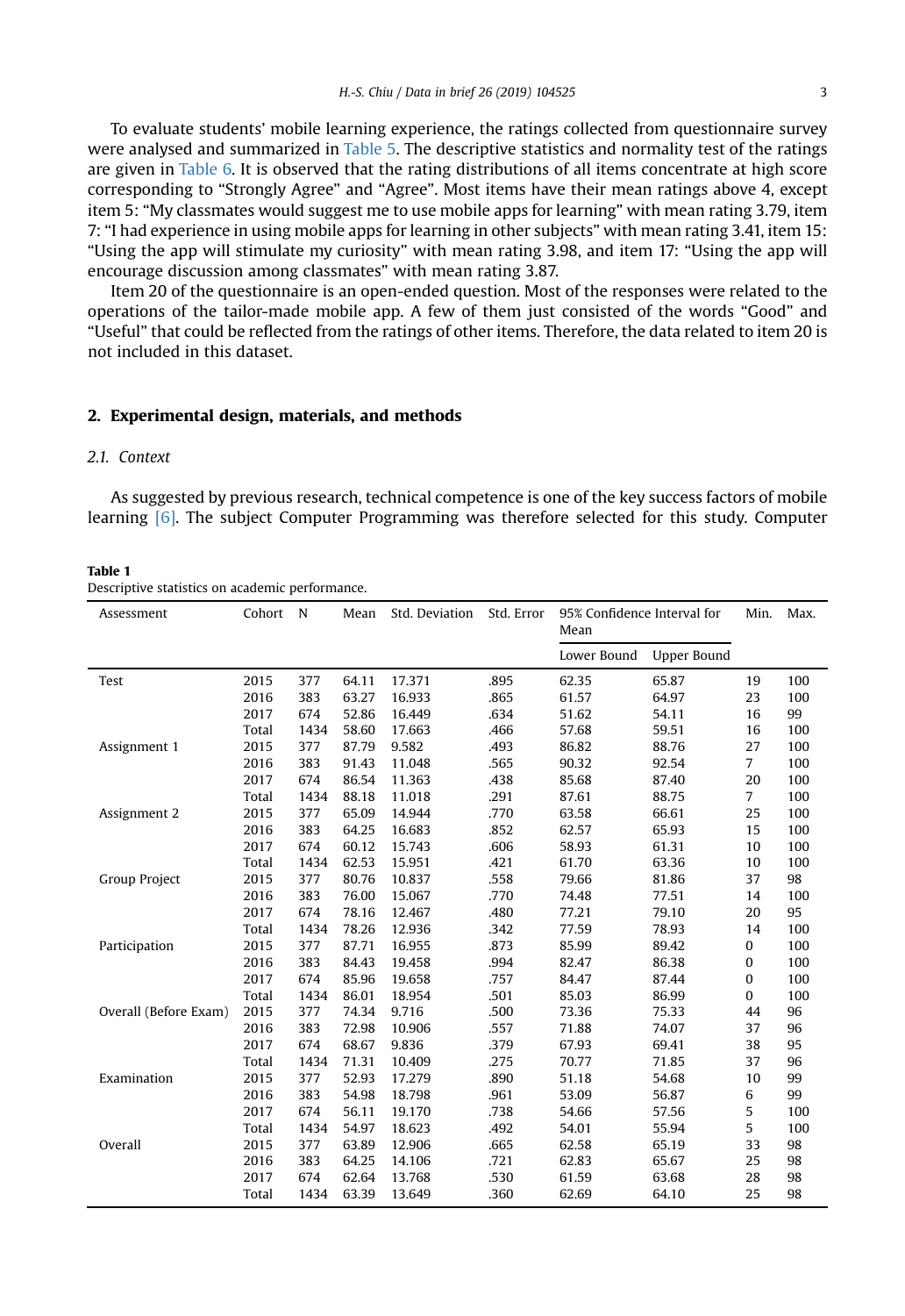<span id="page-3-0"></span>

| Table 2                                                         |
|-----------------------------------------------------------------|
| Normality test on assessment scores with Skewness and Kurtosis. |

| Assessment            | Cohort 2015 ( $N = 377$ )     |                               | Cohort 2016 ( $N = 383$ )       |                                                                                   | Cohort 2017 ( $N = 674$ ) |                          |
|-----------------------|-------------------------------|-------------------------------|---------------------------------|-----------------------------------------------------------------------------------|---------------------------|--------------------------|
|                       | Skewness<br>(Std. Error)      | Kurtosis<br>(Std. Error)      | <b>Skewness</b><br>(Std. Error) | Kurtosis<br>(Std. Error)                                                          | Skewness<br>(Std. Error)  | Kurtosis<br>(Std. Error) |
| Test                  |                               | $-0.395(0.126) -0.566(0.251)$ | $-0.191(0.125)$                 | $-0.651(0.249)$                                                                   | 0.134(0.094)              | $-0.478(0.188)$          |
| Assignment 1          | $-2.387(0.126)$ 9.345 (0.251) |                               |                                 | $-4.566(0.125)$ 28.585 (0.249)                                                    | $-2.054(0.094)$           | 6,402(0.188)             |
| Assignment 2          |                               | $-0.336(0.126) -0.273(0.251)$ |                                 | $-0.318(0.125) -0.140(0.249)$                                                     | $-0.045(0.094)$           | $-0.295(0.188)$          |
| Group Project         |                               | $-1.339(0.126)$ 3.389 (0.251) |                                 | $-1.034(0.125)$ 1.189 (0.249) $-1.353(0.094)$                                     |                           | 1.962(0.188)             |
| Participation         | $-2.210(0.126)$ 5.680 (0.251) |                               |                                 | $-1.754(0.125)$ 3.192 (0.249)                                                     | $-1.725(0.094)$           | 2.878 (0.188)            |
| Overall (Before Exam) |                               | $-0.314(0.126) -0.248(0.251)$ |                                 | $-0.321(0.125) -0.194(0.249)$                                                     | $-0.022(0.094)$           | $-0.186(0.188)$          |
| Examination           |                               |                               |                                 | $-0.015(0.126)$ $-0.548(0.251)$ $-0.121(0.125)$ $-0.626(0.249)$                   | 0.087(0.094)              | $-0.659(0.188)$          |
| Overall               |                               |                               |                                 | $-0.086$ (0.126) $-0.532$ (0.251) $-0.142$ (0.125) $-0.517$ (0.249) 0.120 (0.094) |                           | $-0.570(0.188)$          |

Table 3 Statistical comparison on academic performance using one-way ANOVA.

| Assessment            | Sum of Squares | df | Mean Square | F      | Sig. |
|-----------------------|----------------|----|-------------|--------|------|
| Test                  | 41993.340      |    | 20996.670   | 74.173 | .000 |
| Assignment 1          | 5914.017       |    | 2957.008    | 25.182 | .000 |
| Assignment 2          | 7529.018       |    | 3764.509    | 15.086 | .000 |
| Group Project         | 4326.678       |    | 2163.339    | 13.147 | .000 |
| Participation         | 2047.318       |    | 1023.659    | 2.857  | .058 |
| Overall (Before Exam) | 9230.420       |    | 4615.210    | 45.226 | .000 |
| Examination           | 2445.260       | າ  | 1222.630    | 3.538  | .029 |
| Overall               | 758.855        |    | 379.427     | 2.040  | .130 |

Programming is a compulsory foundation subject for all technical-related sub-degree programmes in Hong Kong Community College. The subject consists of six assessment components with different weightings contributing to the overall subject result, namely Test (16%), Assignment 1 (8%), Assignment 2 (8%), Group Project (13%), Participation (5%), and a Final Examination (50%). There were 1613 students taking this subject in cohorts 2015 to 2017. Among them, 1434 students attempted all assessment components and were the samples in this research.

For each cohort, students were distributed into different classes with similar class size of around 100 students per class. They were required to attend lecture and tutorial classes regularly throughout the semester. The same teaching schedule and same set of teaching materials were used. Apart from the test and final examination that were centrally arranged by the college, all other assessment components were released according to the same teaching schedule. Therefore, all students had the same amount of time to prepare and complete the assessments. Although the assessments were different in different semesters, they were designed to have the same level of difficulty.

#### 2.2. Tailor-made mobile app

A mobile app called "CCN2042  $C_{++}$ " was designed for both iOS and Android devices. This mobile app was tailor-made to assist students' learning of the subject Computer Programming. It consists of illustration and explanation of basic programming techniques, simple programming exercises for students' revision and practice, and small quizzes for checking their level of understanding.

Different from other similar mobile apps in the market, this tailor-made mobile app followed the teaching sequence of the subject throughout the semester. The content of the mobile app was also adopted from lecture notes and tutorial notes of the subject, so that students could reference easily. The quizzes of the mobile app were divided into more than 150 levels. Students had to complete a quiz correctly to unlock the quiz in the next level. Competition among students in reaching higher level could increase their motivation and engagement [\[7,8\]](#page-6-0).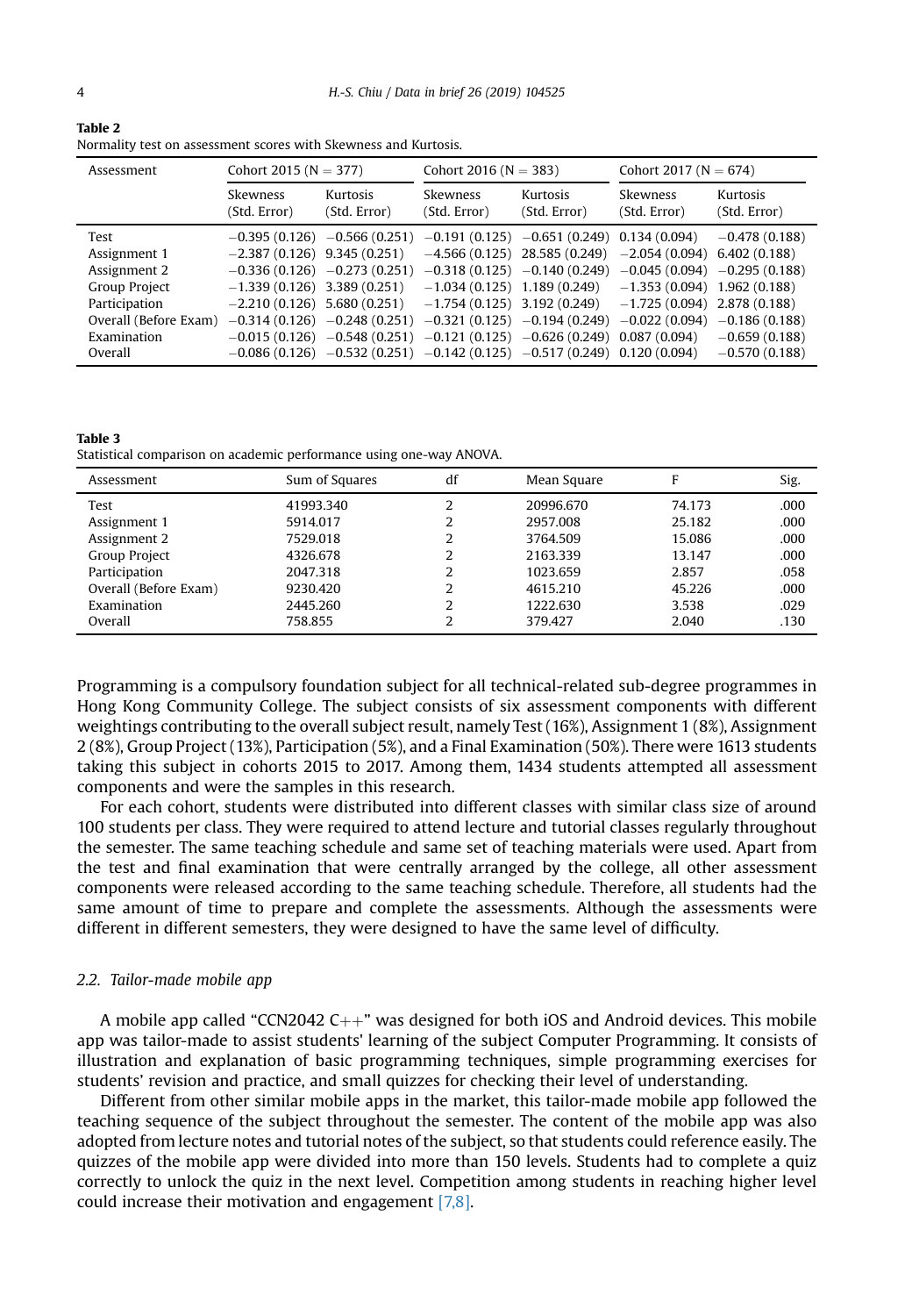<span id="page-4-0"></span>

| Table 4                                                                                    |
|--------------------------------------------------------------------------------------------|
| Cohort analysis on academic performance using one-way ANOVA with Turkey HSD post-hoc test. |

| Dependent Variable    | (I) Cohort | (J) Cohort | Mean Difference (I-J)  | Std. Error | Sig. | 95% Confidence Interval |                    |
|-----------------------|------------|------------|------------------------|------------|------|-------------------------|--------------------|
|                       |            |            |                        |            |      | Lower Bound             | <b>Upper Bound</b> |
| Test                  | 2015       | 2016       | .848                   | 1.221      | .767 | $-2.02$                 | 3.71               |
|                       |            | 2017       | 11.252 <sup>a</sup>    | 1.082      | .000 | 8.71                    | 13.79              |
|                       | 2016       | 2015       | $-.848$                | 1.221      | .767 | $-3.71$                 | 2.02               |
|                       |            | 2017       | 10.404 <sup>a</sup>    | 1.077      | .000 | 7.88                    | 12.93              |
|                       | 2017       | 2015       | $-11.252$ <sup>a</sup> | 1.082      | .000 | $-13.79$                | $-8.71$            |
|                       |            | 2016       | $-10.404$ <sup>a</sup> | 1.077      | .000 | $-12.93$                | $-7.88$            |
| Assignment 1          | 2015       | 2016       | $-3.640$ <sup>a</sup>  | .786       | .000 | $-5.48$                 | $-1.80$            |
|                       |            | 2017       | 1.249                  | .697       | .173 | $-.39$                  | 2.88               |
|                       | 2016       | 2015       | 3.640 <sup>a</sup>     | .786       | .000 | 1.80                    | 5.48               |
|                       |            | 2017       | 4.889 <sup>a</sup>     | .693       | .000 | 3.26                    | 6.52               |
|                       | 2017       | 2015       | $-1.249$               | .697       | .173 | $-2.88$                 | .39                |
|                       |            | 2016       | $-4.889$ <sup>a</sup>  | .693       | .000 | $-6.52$                 | $-3.26$            |
| Assignment 2          | 2015       | 2016       | .842                   | 1.146      | .743 | $-1.85$                 | 3.53               |
|                       |            | 2017       | $4.974$ <sup>a</sup>   | 1.016      | .000 | 2.59                    | 7.36               |
|                       | 2016       | 2015       | $-.842$                | 1.146      | .743 | $-3.53$                 | 1.85               |
|                       |            | 2017       | 4.132 <sup>a</sup>     | 1.011      | .000 | 1.76                    | 6.50               |
|                       | 2017       | 2015       | $-4.974$ <sup>a</sup>  | 1.016      | .000 | $-7.36$                 | $-2.59$            |
|                       |            | 2016       | $-4.132$ <sup>a</sup>  | 1.011      | .000 | $-6.50$                 | $-1.76$            |
| <b>Group Project</b>  | 2015       | 2016       | 4.764 <sup>a</sup>     | .931       | .000 | 2.58                    | 6.95               |
|                       |            | 2017       | 2.605 <sup>a</sup>     | .825       | .005 | .67                     | 4.54               |
|                       | 2016       | 2015       | $-4.764$ <sup>a</sup>  | .931       | .000 | $-6.95$                 | $-2.58$            |
|                       |            | 2017       | $-2.158$ <sup>a</sup>  | .821       | .023 | $-4.08$                 | $-.23$             |
|                       | 2017       | 2015       | $-2.605^{\rm a}$       | .825       | .005 | $-4.54$                 | $-.67$             |
|                       |            | 2016       | $2.158^{a}$            | .821       | .023 | .23                     | 4.08               |
| Participation         | 2015       | 2016       | 3.280 <sup>a</sup>     | 1.373      | .045 | .06                     | 6.50               |
|                       |            | 2017       | 1.750                  | 1.217      | .322 | $-1.11$                 | 4.61               |
|                       | 2016       | 2015       | $-3.280$ <sup>a</sup>  | 1.373      | .045 | $-6.50$                 | $-.06$             |
|                       |            | 2017       | $-1.530$               | 1.211      | .416 | $-4.37$                 | 1.31               |
|                       | 2017       | 2015       | $-1.750$               | 1.217      | .322 | $-4.61$                 | 1.11               |
|                       |            | 2016       | 1.530                  | 1.211      | .416 | $-1.31$                 | 4.37               |
| Overall (Before Exam) | 2015       | 2016       | 1.366                  | .733       | .150 | $-0.35$                 | 3.09               |
|                       |            | 2017       | 5.673 <sup>a</sup>     | .650       | .000 | 4.15                    | 7.20               |
|                       | 2016       | 2015       | $-1.366$               | .733       | .150 | $-3.09$                 | .35                |
|                       |            | 2017       | 4.307 <sup>a</sup>     | .646       | .000 | 2.79                    | 5.82               |
|                       | 2017       | 2015       | $-5.673$ <sup>a</sup>  | .650       | .000 | $-7.20$                 | $-4.15$            |
|                       |            | 2016       | $-4.307$ <sup>a</sup>  | .646       | .000 | $-5.82$                 | $-2.79$            |
| Examination           | 2015       | 2016       | $-2.051$               | 1.349      | .282 | $-5.22$                 | 1.11               |
|                       |            | 2017       | $-3.180$ <sup>a</sup>  | 1.196      | .022 | $-5.99$                 | $-.38$             |
|                       | 2016       | 2015       | 2.051                  | 1.349      | .282 | $-1.11$                 | 5.22               |
|                       |            | 2017       | $-1.130$               | 1.190      | .609 | $-3.92$                 | 1.66               |
|                       | 2017       | 2015       | 3.180 <sup>a</sup>     | 1.196      | .022 | .38                     | 5.99               |
|                       |            | 2016       | 1.130                  | 1.190      | .609 | $-1.66$                 | 3.92               |
| Overall               | 2015       | 2016       | $-.362$                | .990       | .929 | $-2.68$                 | 1.96               |
|                       |            | 2017       | 1.251                  | .877       | .328 | $-.81$                  | 3.31               |
|                       | 2016       | 2015       | .362                   | .990       | .929 | $-1.96$                 | 2.68               |
|                       |            | 2017       | 1.613                  | .873       | .154 | $-.43$                  | 3.66               |
|                       | 2017       | 2015       | $-1.251$               | .877       | .328 | $-3.31$                 | .81                |
|                       |            | 2016       | $-1.613$               | .873       | .154 | $-3.66$                 | .43                |
|                       |            |            |                        |            |      |                         |                    |

<sup>a</sup> The mean difference is significant at the 0.05 level.

# 2.3. Control and experimental groups

Cohort 2015 was the control group, where the tailor-made mobile app was not used. The mobile app was not even released to the market yet. Students were encouraged to have revision every week to consolidate their learning.

Cohort 2016 was the experimental group 1. The tailor-made mobile app was published via Apple Store and Google Play Store. Students were required to install the tailor-made mobile app and use it as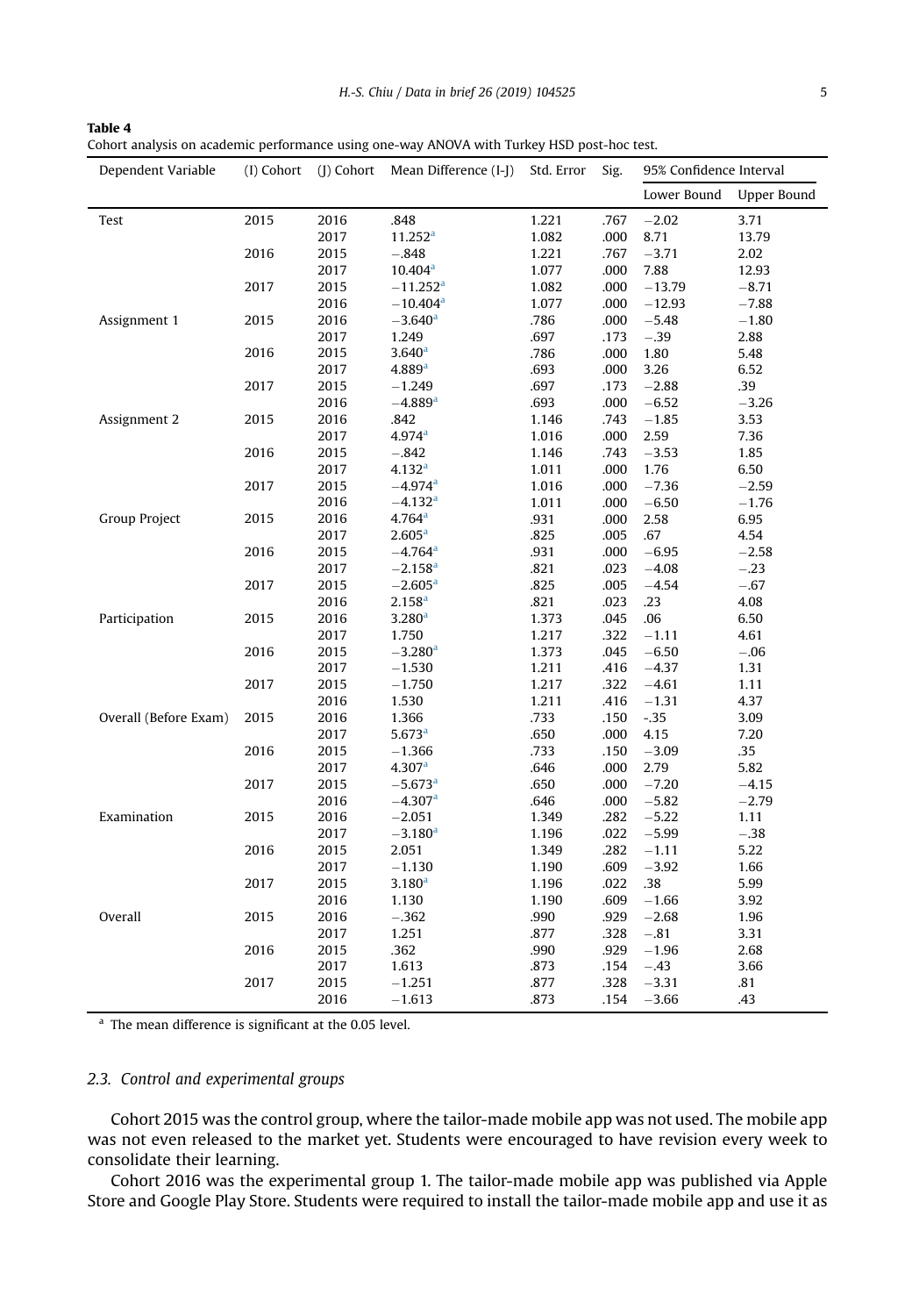<span id="page-5-0"></span>

| Table 5 |  |  |
|---------|--|--|
|         |  |  |

| Ratings of students' mobile learning experience survey (N $=$ 263). |  |  |  |  |  |  |  |
|---------------------------------------------------------------------|--|--|--|--|--|--|--|
|---------------------------------------------------------------------|--|--|--|--|--|--|--|

|                | No. Question                                                                                     | Strongly<br>Agree (5) | Agree<br>(4)                                    | Neutral<br>(3)         | Disagree<br>(2)                    | Strongly<br>Disagree (1) |
|----------------|--------------------------------------------------------------------------------------------------|-----------------------|-------------------------------------------------|------------------------|------------------------------------|--------------------------|
| $\mathbf{1}$   | I would find mobile apps useful in my learning.                                                  |                       | 124 (47.15%) 102 (38.78%) 31 (11.79%) 6 (2.28%) |                        |                                    | $0(0.00\%)$              |
| 2              | Using mobile apps enables me to accomplish                                                       |                       | 109 (41.44%) 116 (44.11%) 31 (11.79%) 7 (2.66%) |                        |                                    | $0(0.00\%)$              |
|                | learning activities more quickly.                                                                |                       |                                                 |                        |                                    |                          |
| 3              | Using mobile apps increases my                                                                   |                       | 102 (38.78%) 116 (44.11%) 39 (14.83%) 6 (2.28%) |                        |                                    | $0(0.00\%)$              |
|                | earning productivity.                                                                            |                       |                                                 |                        |                                    |                          |
| 4              | If I use mobile apps for learning, I will increase<br>my chances of getting a better grade.      | 91 (34.60%)           | 100 (38.02%) 66 (25.10%) 6 (2.28%)              |                        |                                    | $0(0.00\%)$              |
| 5              | My classmates would suggest me to use                                                            | 83 (31.56%)           | 75 (28.52%)                                     | 78 (29.66%) 22 (8.37%) |                                    | $5(1.90\%)$              |
|                | mobile apps for learning.                                                                        |                       |                                                 |                        |                                    |                          |
| 6              | My teachers would suggest me to use                                                              |                       | 106 (40.30%) 105 (39.92%) 44 (16.73%) 7 (2.66%) |                        |                                    | 1(0.38%)                 |
|                | mobile apps for learning.                                                                        |                       |                                                 |                        |                                    |                          |
| $\overline{7}$ | I had experience in using mobile apps                                                            | 64 (24.33%)           | 74 (28.14%)                                     |                        | 54 (20.53%) 47 (17.87%) 24 (9.13%) |                          |
|                | for learning in other subjects.                                                                  |                       |                                                 |                        |                                    |                          |
| 8              | I would prefer using mobile apps for                                                             | 98 (37.26%)           | 111 (42.21%) 48 (18.25%) 4 (1.52%)              |                        |                                    | 2(0.76%)                 |
|                | learning in other subjects as well.                                                              |                       |                                                 |                        |                                    |                          |
| 9              | The app is easy to use.                                                                          |                       | 101 (38.40%) 104 (39.54%) 51 (19.39%) 6 (2.28%) |                        |                                    | 1(0.38%)                 |
| 10             | It would be easy for me to pick up                                                               | 95 (36.12%)           | 120 (45.63%) 42 (15.97%) 4 (1.52%)              |                        |                                    | 2(0.76%)                 |
|                | subject content by using the app.                                                                |                       |                                                 |                        |                                    |                          |
| 11             | I can learn the subject content by using the app. 99 (37.64%) 122 (46.39%) 35 (13.31%) 7 (2.66%) |                       |                                                 |                        |                                    | $0(0.00\%)$              |
| 12             | I can evaluate my subject                                                                        |                       | 102 (38.78%) 122 (46.39%) 32 (12.17%) 6 (2.28%) |                        |                                    | 1(0.38%)                 |
|                | knowledge by using the app.                                                                      |                       |                                                 |                        |                                    |                          |
| 13             | I can find out my misunderstanding of                                                            |                       | 104 (39.54%) 107 (40.68%) 44 (16.73%) 7 (2.66%) |                        |                                    | 1(0.38%)                 |
|                | subject content by using the app.                                                                |                       |                                                 |                        |                                    |                          |
| 14             | Using the app will give enjoyment to                                                             | 89 (33.84%)           | 97 (36.88%)                                     | 66 (25.10%) 9 (3.42%)  |                                    | 2(0.76%)                 |
|                | me for my learning.                                                                              |                       |                                                 |                        |                                    |                          |
| 15             | Using the app will stimulate my curiosity.                                                       | 82 (31.18%)           | 106 (40.30%) 65 (24.71%) 7 (2.66%)              |                        |                                    | 3(1.14%)                 |
| 16             | Using the app will lead to my exploration.                                                       | 84 (31.94%)           | 121 (46.01%) 51 (19.39%) 6 (2.28%)              |                        |                                    | 1(0.38%)                 |
| 17             | Using the app will encourage discussion                                                          | 82 (31.18%)           | 89 (33.84%)                                     | 74 (28.14%) 13 (4.94%) |                                    | $5(1.90\%)$              |
|                | among classmates.                                                                                |                       |                                                 |                        |                                    |                          |
| 18             | The app is useful to my learning.                                                                |                       | 103 (39.16%) 117 (44.49%) 41 (15.59%) 1 (0.38%) |                        |                                    | 1(0.38%)                 |
| 19             | I would recommend the app to                                                                     |                       | 109 (41.44%) 97 (36.88%)                        | 53 (20.15%) 4 (1.52%)  |                                    | $0(0.00\%)$              |
|                | my fellow classmates.                                                                            |                       |                                                 |                        |                                    |                          |

# Table 6

Descriptive statistics on students' mobile learning experience survey ( $N = 263$ ).

| No. | Mean | Std. Deviation | Variance | Skewness (Std. Error) | Kurtosis (Std. Error) |
|-----|------|----------------|----------|-----------------------|-----------------------|
| 1   | 4.31 | .767           | .588     | $-0.896(0.15)$        | 0.245(0.299)          |
| 2   | 4.24 | .763           | .582     | $-0.807(0.15)$        | 0.283(0.299)          |
| 3   | 4.19 | .769           | .592     | $-0.651(0.15)$        | $-0.121(0.299)$       |
| 4   | 4.05 | .830           | .688     | $-0.335(0.15)$        | $-0.89(0.299)$        |
| 5   | 3.79 | 1.039          | 1.080    | $-0.444(0.15)$        | $-0.557(0.299)$       |
| 6   | 4.17 | .827           | .684     | $-0.777(0.15)$        | 0.214(0.299)          |
| 7   | 3.41 | 1.280          | 1.639    | $-0.357(0.15)$        | $-0.982(0.299)$       |
| 8   | 4.14 | .817           | .668     | $-0.764(0.15)$        | 0.566(0.299)          |
| 9   | 4.13 | .830           | .688     | $-0.657(0.15)$        | $-0.053(0.299)$       |
| 10  | 4.15 | .794           | .631     | $-0.825(0.15)$        | 0.94(0.299)           |
| 11  | 4.19 | .763           | .582     | $-0.7(0.15)$          | 0.124(0.299)          |
| 12  | 4.21 | .770           | .594     | $-0.883(0.15)$        | 0.929(0.299)          |
| 13  | 4.16 | .824           | .679     | $-0.766(0.15)$        | 0.225(0.299)          |
| 14  | 4.00 | .893           | .798     | $-0.543(0.15)$        | $-0.215(0.299)$       |
| 15  | 3.98 | .878           | .770     | $-0.604(0.15)$        | 0.2(0.299)            |
| 16  | 4.07 | .798           | .637     | $-0.578(0.15)$        | 0.129(0.299)          |
| 17  | 3.87 | .975           | .950     | $-0.568(0.15)$        | $-0.105(0.299)$       |
| 18  | 4.22 | .743           | .552     | $-0.654(0.15)$        | 0.298(0.299)          |
| 19  | 4.18 | .804           | .646     | $-0.521(0.15)$        | $-0.759(0.299)$       |